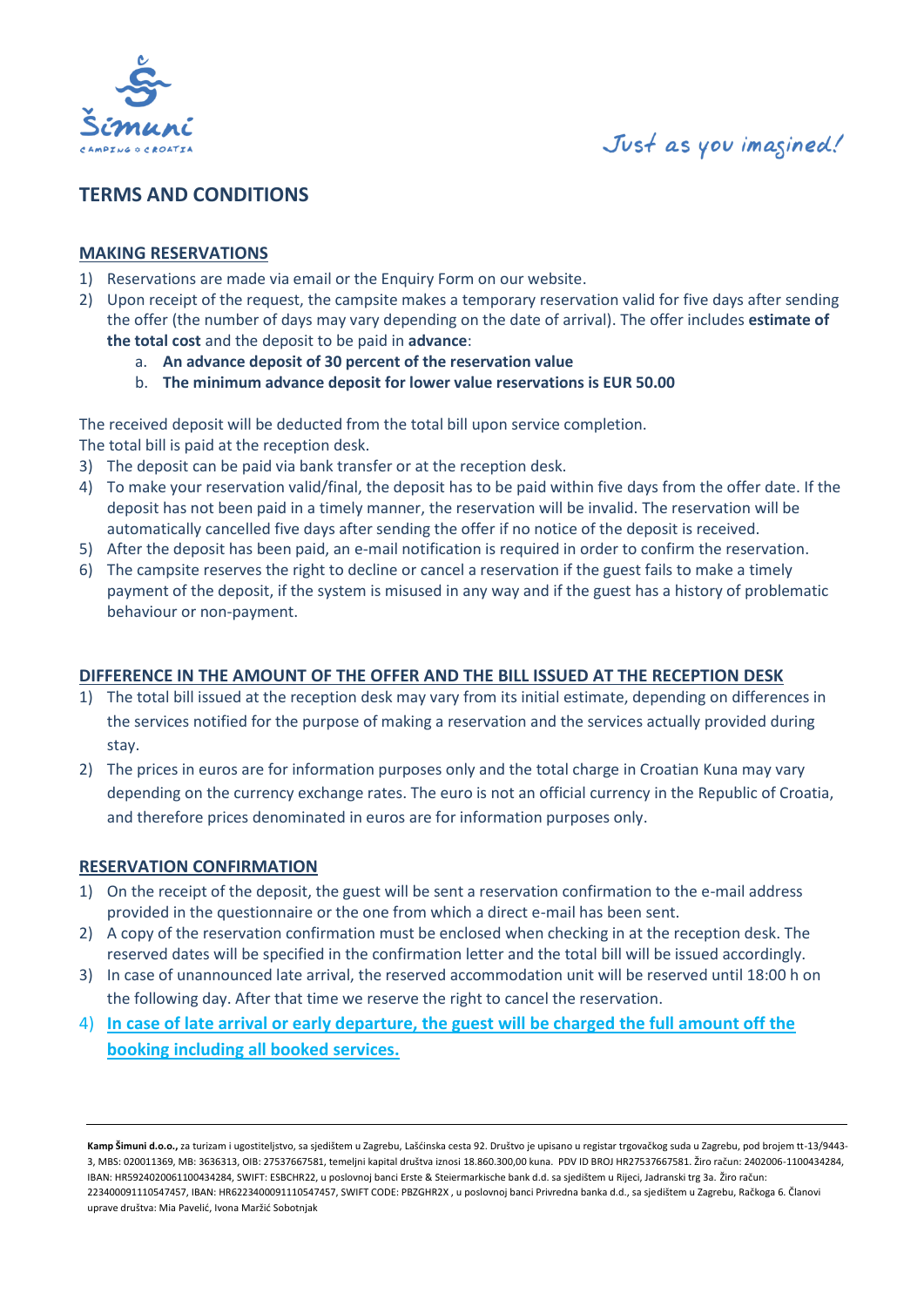

## **RESERVATION CHANGE**

- 1) Reservations can be changed not later than one month prior to the date of arrival, depending on the availability (of time period or accommodation unit).
- 2) If a different number of guests will be staying on a pitch than specified when making a reservation, only guests who have actually arrived will pay for their stay according to the applicable price list.
- 3) If a different number of guests will be staying in a mobile home or a bungalow, only tourist tax and registration fee will be charged to the guests staying in a mobile home/bungalow.
- 4) If the number of guests staying in a mobile home or a bungalow exceeds the maximum allowed, an extra fee, a tourist tax and a registration fee will be charged for each additional person.

## **RESERVATION CANCELLATION**

- 1) Reservations may be cancelled only in writing. We do not accept cancellation requests by phone.
- 2) A minimum of €50.00 will be retained by the campsite if the requested deposit is less than 100,00 EUR.
- 3) If a reservation is cancelled:
	- a) within 30 days prior to the arrival date the campsite retains the full amount of the deposit.
	- b) 30 to 45 days prior to the arrival date the campsite retains 75 percent of the deposit amount, and the remaining 25 percent is refunded to the guest
	- c) more than 45 days prior to the arrival date 50 percent of the deposit amount will be refunded to the guest.
- 4) If the guest fails to announce reservation cancellation, the campsite retains the full amount of the deposit.
- 5) In order to enable the campsite to make the refund, the guest must provide the following information in writing:
	- 1. FULL NAME OF THE PAYER
	- 2. FULL HOME ADDRESS OF THE PAYER
	- 3. IBAN
	- 4. SWIFT/BIC
	- 5. NAME OF THE BANK
	- 6. BANK ADDRESS

## **RESERVATION OF A SPECIFIC ACCOMMODATION UNIT**

- 1) PITCHES
	- There are various types of pitches in different camping zones, and the campsite will do its best to ensure that the selected pitch suits the RV/trailer/tent, same as amenities listed in the Enquiry Form or direct email.
	- Our booking agent assigns the pitch number and the guest will be informed of that number on arrival at the campsite. Preferences will be taken into consideration whenever possible, depending on the availability. A list of the available accommodation units cannot be provided upon request.
	- Only regular guests who are familiar with the pitches that are suited to their preferences may reserve a specific pitch, if available. To reserve a specific pitch the guest has to pay a one-time fee in the amount of €70.00. It is not possible to change the pitch after a confirmed reservation or upon arrival.
	- Pitches located first row by the sea are subject to a supplemental daily fee indicated in the price list.

**Kamp Šimuni d.o.o.,** za turizam i ugostiteljstvo, sa sjedištem u Zagrebu, Lašćinska cesta 92. Društvo je upisano u registar trgovačkog suda u Zagrebu, pod brojem tt-13/9443- 3, MBS: 020011369, MB: 3636313, OIB: 27537667581, temeljni kapital društva iznosi 18.860.300,00 kuna. PDV ID BROJ HR27537667581. Žiro račun: 2402006-1100434284, IBAN: HR5924020061100434284, SWIFT: ESBCHR22, u poslovnoj banci Erste & Steiermarkische bank d.d. sa sjedištem u Rijeci, Jadranski trg 3a. Žiro račun: 223400091110547457, IBAN: HR6223400091110547457, SWIFT CODE: PBZGHR2X , u poslovnoj banci Privredna banka d.d., sa sjedištem u Zagrebu, Račkoga 6. Članovi uprave društva: Mia Pavelić, Ivona Maržić Sobotnjak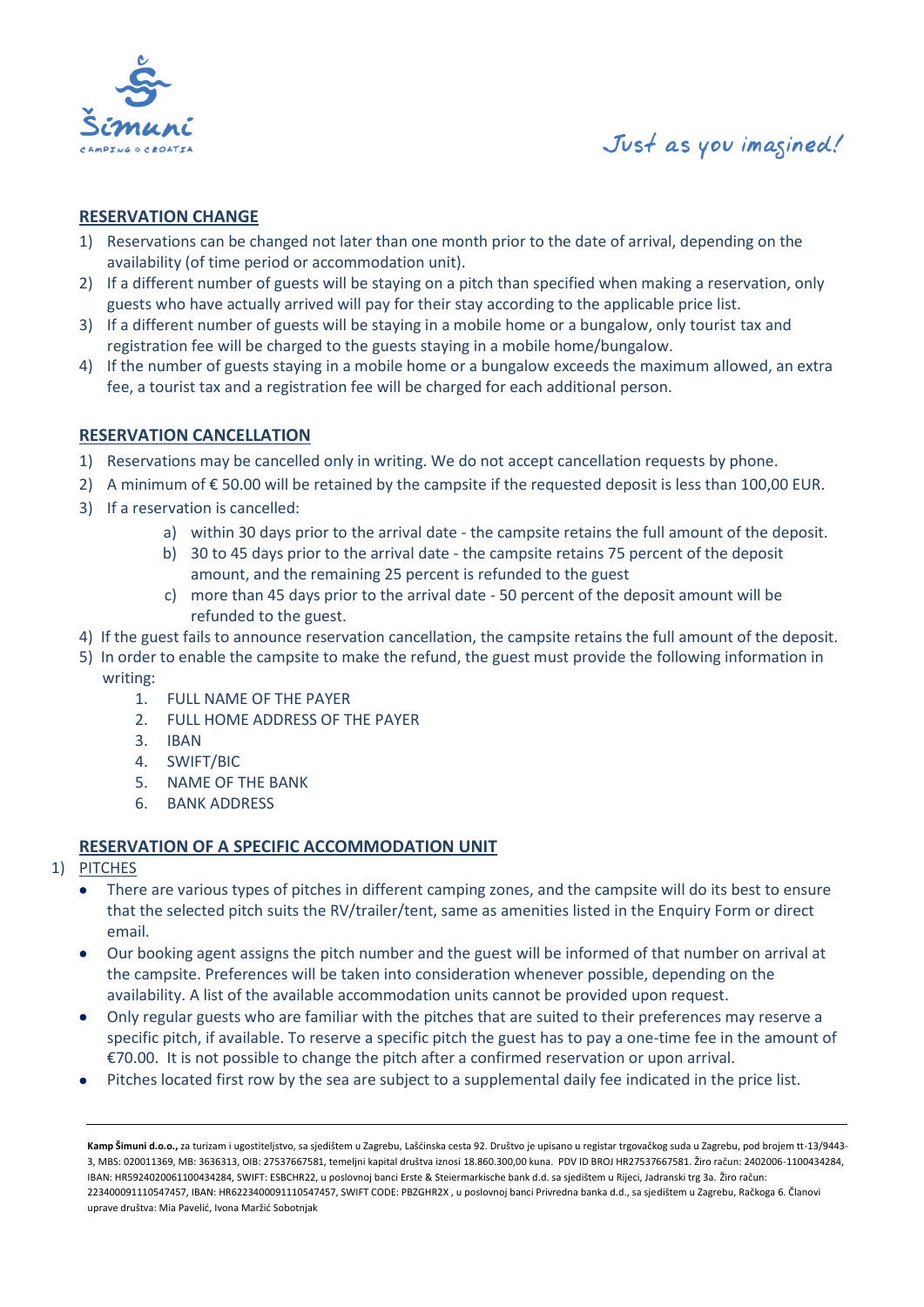

#### 2) MOBILE HOMES/BUNGALOWS

- Mobile home reservations can only be made with Saturday or Wednesday as the day of arrival or departure.
- Our booking agent assigns the mobile home/bungalow number and the guest will be informed of that number on arrival at the campsite. Preferences will be taken into consideration whenever possible, depending on availability. A list of the available accommodation units cannot be provided upon request.
- Only regular guests may reserve a specific mobile home, depending on the availability of a specific number. To reserve a specific mobile home the guest has to pay a one-time fee in the amount of €70.00. It is not possible to change the type or the number of the mobile home/bungalow after a confirmed reservation or upon arrival.
- Mobile homes located first row by the sea are subject to a supplemental daily fee indicated in the price list.
- Bed linen and towels are included in the mobile home price and are changed once a week depending on the day of arrival.
- Cleaning on departure is included in the mobile home price. Extra cleaning services are charged according to the price list.
- A baby cot, junior chair and a bathtub for children under three years may be provided upon request. These services are free of charge, but should be announced during booking or a few days before arrival.

### **CHECK-IN AND CHECK-OUT**

- 1) Mobile homes/bungalows:
- check-in on arrival date 17:00-23:00
- check-out on departure date 07:30-09:00
- 2) Pitches:
- check-in on arrival date 14:00-23:00
- check-out on departure date 07:30-10:00
- 3) For late check-out an extra night will be charged.

#### **PAYMENT**

- 1) In order to avoid any delays or waiting in line, we recommend you to settle your account a few days prior to the departure date.
- 2) One-time payment can be made using any bank card (EC/MC, Visa, Diners, Maestro) and by cash payment in Croatian Kuna.
- 3) Payments cannot be made in any other currency. Currency exchange services are offered at the reception desk.
- 4) The prices specified in the price list are for an overnight stay.

**Kamp Šimuni d.o.o.,** za turizam i ugostiteljstvo, sa sjedištem u Zagrebu, Lašćinska cesta 92. Društvo je upisano u registar trgovačkog suda u Zagrebu, pod brojem tt-13/9443- 3, MBS: 020011369, MB: 3636313, OIB: 27537667581, temeljni kapital društva iznosi 18.860.300,00 kuna. PDV ID BROJ HR27537667581. Žiro račun: 2402006-1100434284, IBAN: HR5924020061100434284, SWIFT: ESBCHR22, u poslovnoj banci Erste & Steiermarkische bank d.d. sa sjedištem u Rijeci, Jadranski trg 3a. Žiro račun: 223400091110547457, IBAN: HR6223400091110547457, SWIFT CODE: PBZGHR2X , u poslovnoj banci Privredna banka d.d., sa sjedištem u Zagrebu, Račkoga 6. Članovi uprave društva: Mia Pavelić, Ivona Maržić Sobotnjak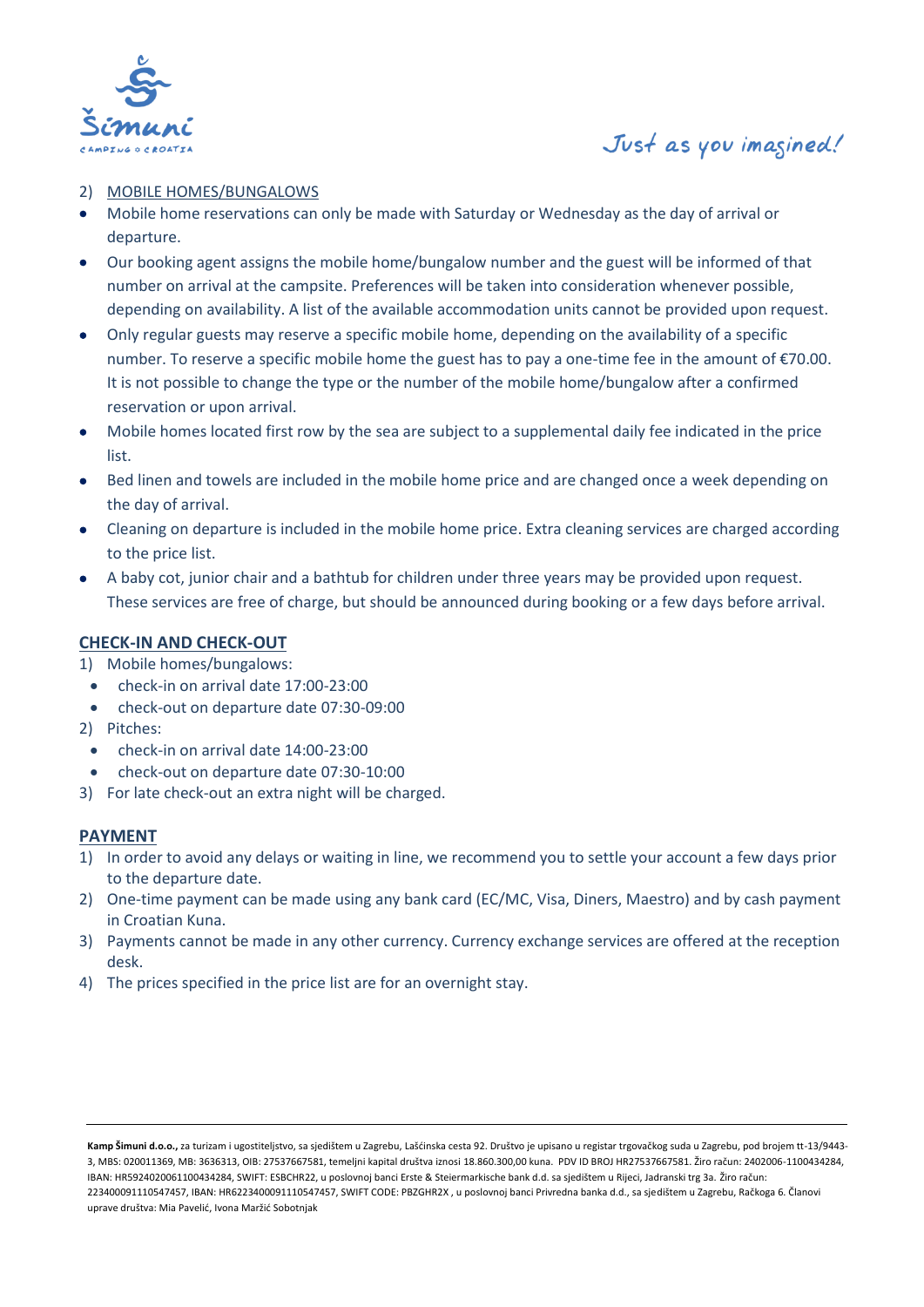

### **SPECIAL OFFERS**

- 1) Special offers and discounts are published on the official website of the campsite or in our *Newsletter*.
- 2) Discounts cannot be combined; using one discount excludes the right to use other discount at the same time.
- 3) Special discounts and special offers cannot not be combined.
- 4) Special offers are valid only for reservations made during the offer validity term. Special offer may not be replaced by a different offer or applied retroactively.
- 5) All promotional offers (special offers, last-minute deals, etc.) do not apply to already made and confirmed reservations. Cancellation of an already paid reservation in order to make another one under special offer terms will result in the loss of the deposit that has already been paid.
- 6) All camping cards with special discounts and benefits should be shown when checking in at the reception desk.
- 7) All camping cards with special discounts and benefits may not be combined with other discounts or special offers.
- 8) Tourist tax and one-time registration fee are not included in the specially agreed price charged to camping card holders or any other, and are charged extra for every guest regardless of their age.

### **PETS**

- 1) Camping village Šimuni is a pet-friendly campsite.
- 2) Pets must be registered at the reception desk at check-in and a travel document must be presented for each pet.
- 3) In the campsite area, including its food service establishments, pets must be kept on a leash.

#### • **Mobile homes/bungalows**

Pets are allowed in mobile homes and bungalows and subject to a special pet charge different from the ones applicable to campsite pitches. Owners are obliged to bring a special bed or a cover for their pet to protect the furniture in the accommodation unit. In case of any damage, the owner will be liable for damages.

#### • **Pitches**

Pets are allowed on the pitches and a special pet charge applies, different from the one applicable to mobile homes/bungalows.

#### • **Beaches**

Pets are not allowed on campsite beaches, except those intended for pets. The pet-friendly beaches are marked on the map of the campsite.

**Kamp Šimuni d.o.o.,** za turizam i ugostiteljstvo, sa sjedištem u Zagrebu, Lašćinska cesta 92. Društvo je upisano u registar trgovačkog suda u Zagrebu, pod brojem tt-13/9443- 3, MBS: 020011369, MB: 3636313, OIB: 27537667581, temeljni kapital društva iznosi 18.860.300,00 kuna. PDV ID BROJ HR27537667581. Žiro račun: 2402006-1100434284, IBAN: HR5924020061100434284, SWIFT: ESBCHR22, u poslovnoj banci Erste & Steiermarkische bank d.d. sa sjedištem u Rijeci, Jadranski trg 3a. Žiro račun: 223400091110547457, IBAN: HR6223400091110547457, SWIFT CODE: PBZGHR2X , u poslovnoj banci Privredna banka d.d., sa sjedištem u Zagrebu, Račkoga 6. Članovi uprave društva: Mia Pavelić, Ivona Maržić Sobotnjak